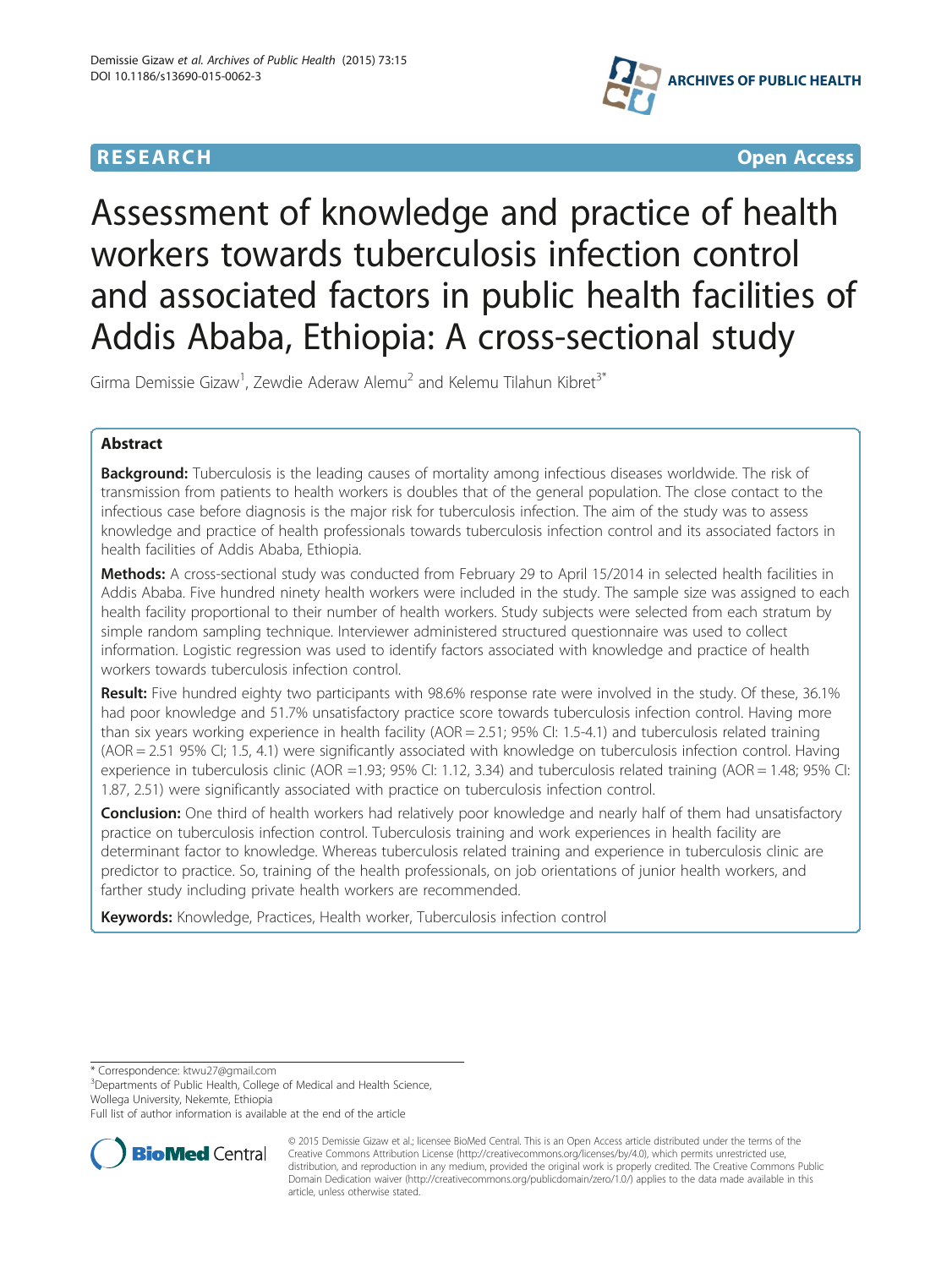#### Background

Tuberculosis (TB) is the leading causes of mortality among infectious diseases in the world [\[1](#page-8-0)]. According to world health organization (WHO) 2013 report, 8.6 million tuberculosis cases and 1.3 million deaths estimated in 2012 globally [\[2\]](#page-8-0).

In the region of Africa and South East Asia, the prevalence of tuberculosis among people living with human immunodeficiency virus (HIV) is estimated to 303 and 264 cases per 100,000 populations respectively and 75% of total TB deaths occurred in these regions in 2012 [\[2,3](#page-8-0)].

More than four million people suffer from active TB and 650,000 deaths occurred every year in Africa. In Sub-Saharan Africa, TB comprises 25% of avoidable adult deaths and the transmission of multi-drug resistant TB (MDR-TB) among HIV-infected individuals in hospitals has been documented with high case-fatality rates [[1-4](#page-8-0)]. The impact of TB on morbidity and mortality among people living with HIV and drug resistant TB is increasing in many African countries [[5\]](#page-8-0). Ethiopia is among the 22 high TB burden countries with 210 cases per 100,000-population TB prevalence and 44 cases per 100,000-mortality rate [[2\]](#page-8-0).

Tuberculosis is infectious when it occurs in the lungs or larynx until has three negative acid-fast bacilli sputum smear results after starting anti- tuberculosis treatment [[6,7\]](#page-8-0). The undiagnosed or unsuspected patient with TB disease is the primary risk to health-care workers and to the general population. The transmission risk of mycobacterium tuberculosis from patients to health-care workers is a neglected problem in many low- and middle-income countries [\[3](#page-8-0)]. The major risks for TB infection are through close contact to the infectious case before diagnosis. Household members of persons with infectious TB and health workers are at high risk of becoming infected with TB [\[2](#page-8-0)]. Drug-resistant TB is a growing global problem and is more difficult and expensive to treat and cure. There is often a delay in recognizing drug-resistant TB that can lead to prolonged exposure, which increases TB transmissions. In addition, patients with drug-resistant TB remain infectious for much longer, even if treatment is initiated [[3,7\]](#page-8-0).

The global efforts to control TB was strengthened in 1991, and recognized as a major global public health problem. Two targets for TB control were established; 70% of case detection rate and 85% of cure rate by the year 2000. These two targets were embedded within the directly observed therapy – short course (DOTS) strategy launched by WHO in 1994, and subsequently endorsed by the WHO STOP TB Strategy in 2006 [\[2,3](#page-8-0)].

To prevent TB transmission in health care settings, it is recommended using infection control measures such as use of protective masks by health care workers, administrative controls and environmental measures like

natural and mechanical ventilation systems [[3,6,8,9](#page-8-0)]. The infection control measures need to promote early identification of cases, adherence to treatment and implementation of proper TB infection control measures in the household and health facility. Health workers also have to educate TB patients and the community about adequate ventilation [\[10,11\]](#page-8-0). Regardless of the knowledge of health workers, there is poor practice on tuberculosis infection control in the health facilities [[9,12-15](#page-8-0)]. Studies shown that practice of health workers towards TB infection control (TBIC) associated with working units (working in TB ward, laboratories, general medicine wards and emergency rooms) [\[8](#page-8-0)]. Most health workers (71%) are at higher risk for occupational acquisition of TB [[9\]](#page-8-0).

In Ethiopia, the effort of controlling tuberculosis began in the early 1960s with the establishment of TB centers and sanatorium in three major urban areas of the country. A standardized TB prevention and control program, incorporating DOTs was started in 1992 [[4\]](#page-8-0). TB case detection rate was very low throughout the country at the beginning of DOTs strategies and progressively increased. According to WHO 2013 report, the best new and relapse case detection rate achieved as, 11% in 1995, 33% in 2000, 48% in 2005, 66% in 2010 and 64% in 2012 [[2](#page-8-0)].

Despite heath workers are at higher risk of TB transmission and they have valuable role in infection control, only few studies in Ethiopia illustrated health workers' knowledge and practice regarding TBIC [\[9,11](#page-8-0)]. As these previous studies included only medical doctors and nurses in hospital and private clinics, it might not represent the situation in various professions and level of health facilities of the city. Therefore, this study assessed the level of knowledge and practice of health workers towards tuberculosis infection control and its associated factors in Addis Ababa public health facilities.

## **Methods**

This cross sectional study was conducted from February 29 to April 15/2014 in public health facilities of Addis Ababa, capital city of Ethiopia. Administratively, the city is divided in to 10 sub cities and 116 Woredas. The total area of the city is 54,000 hectares [\[16\]](#page-8-0). According to the 2013 population estimation, the total population of Addis Ababa is more than 4 million. At the time of this study, there were a total of 13 public hospitals, 70 functional public health centers and a total of 7563 health professionals working in Addis Ababa health facilities [\[17\]](#page-8-0).

All health professionals who had been working in Addis Ababa public health facilities were the source population. All health professionals who were working in selected health facilities who have qualification of doctors, health officers, nurses, x-ray technician, pharmacy personnel and laboratory personnel were included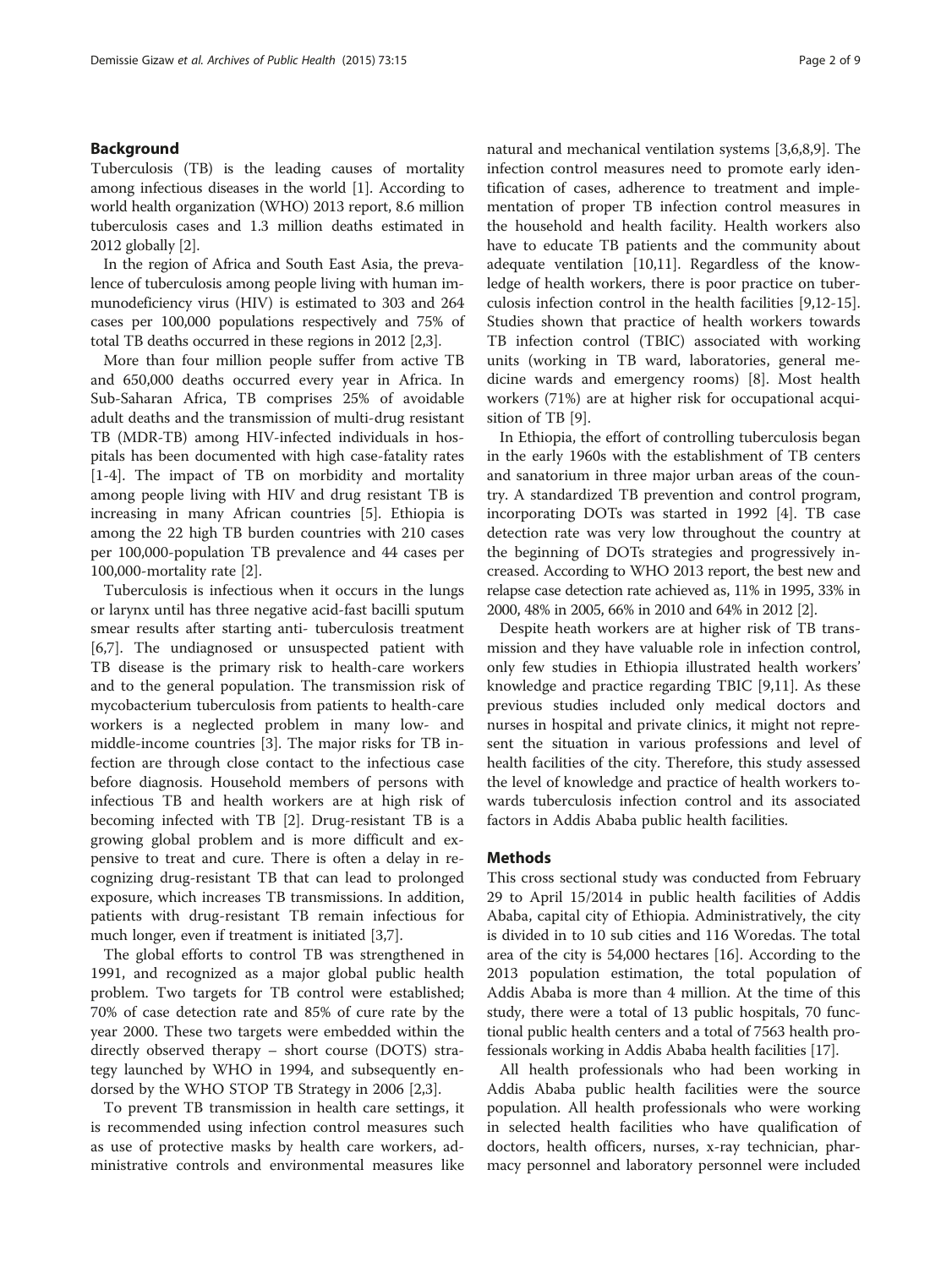in the study. Health workers who were seriously ill and on annual leave during data collection were excluded.

#### Sample size determination

The sample size was determined by using Epi Info version 3.5.1 software (Center for Disease. Control and Prevention, Atlanta, 2004) by single population proportion formula with the assumptions of 95% confidence level, 5% precision. The sample size was calculated for different variable such as proportion of health professionals who had good knowledge about TB infection control (74.4%), proportion of health workers who had good practice on TBIC (63.3%) and TBIC training as determinant factor to good knowledge (89.8%) from previous study conducted in Bahir Dar [[18](#page-8-0)]. Then we took the largest sample size (357) among these by using proportion of health worker who had good practice on TBIC (63.3%). Taking design effect of 1.5 and considering 10% non-responses rate, the calculated sample size was 590 health workers.

#### Sampling procedures

First, all public hospitals and health centers in Addis Ababa city were identified. Then, three hospitals and 15 health center were selected by simple random sampling technique. The sample size (590) was allocated to each selected facility proportional to the size of health professionals who were working during data collection. The health professionals were stratified by their professions in each selected facility. The sampling frame (list of health worker by profession) for each stratum was obtained from human resource of that facility. Finally, sample was selected from each stratum by simple random sampling technique.

#### Data collection procedures and quality control

The data were collected by using structured questionnaire, which was translated into Amharic from English, back translated and pre-tested for consistency. The data collection questionnaire was prepared in English by principal investigator from previous studies [\[13,19-22](#page-8-0)]. The data collectors were nurses who were not working in selected health facilities. The trained nurses collect data by face-to-face interview from the study subjects. To assure the data quality, pre-test was done and the completeness and consistency of questionnaire was checked at the time of data collection. The principal investigator controlled the overall activities through continuous supervision. All completed questionnaire was examined for completeness and consistency during possessing and analysis.

#### Data entry, processing and analysis

Data were entered and cleaned using EPI-info version 3.5.1 and exported to SPSS 20.0 version (IBM Corporation, 2012) for data analysis. Frequencies and percentage of different variables was computed. Odds ratio with 95% confidence interval was computed to assess the presence and degree of association between the dependent versus independent variables. Variable having p-value less than 0.05 at the bi-variable analysis was taken for multivariate analysis. And variables having p -value less than 0.05 in multivariable analysis was consider as statistically significant.

Knowledge was assessed by 13 questions focusing on symptoms, transmission, treatment and prevention of tuberculosis. Giving correct answer earned score of 1 if not score 0. Knowledge scores for individuals were calculated and summed up to give the total knowledge score. Accordingly, 13 points was developed. Then knowledge score was categorized into good and poor score if it is equal to or above the mean and below the mean respectively. Likewise practice was assessed by 11 questions and 6 observational lists with a total of 17 questions. Giving correct answer earned score of 1 if not score 0. Participants who score equal or above the mean are considered had good practice and below the mean had poor practice.

#### Ethical considerations

Ethical clearance was obtained from the Institutional Review Board (IRB) of the Debre Markos University, College of Medical and Health Science, from Addis Ababa City Health Bureau Ethics Review committee and IBR of Amanuel Specialized Hospital. Informed written consent was obtained from the individual respondents after they had been thoroughly and truthfully informed about the purpose of the study. The confidentiality was assured for all the information provided through restricting persons who accessed the data and personal identifier were not included on questionnaire.

#### Results

## Socio demographic characteristics of the study population

From 590 participants selected, 582 study subjects responded with response rate of 98.6%. In this study, majority of respondents, 60.5% were female. The mean age of the respondents was 29 years with minimum age of 19 and maximum 78 years. Concerning educational status majority of the participants (51.9%) has first degree. Professionally most of the respondents 328 (56.4%) were nurses. Majority of the study participants, 341 (58.6%) had less than three year working experience in health facility. One hundred thirty four (23%) were participated in TB related training (Table [1\)](#page-3-0).

## Knowledge of health workers towards tuberculosis infection control in Addis Ababa public health facilities

Knowledge was assessed by 13 questions focusing on symptoms, transmission, treatment and prevention of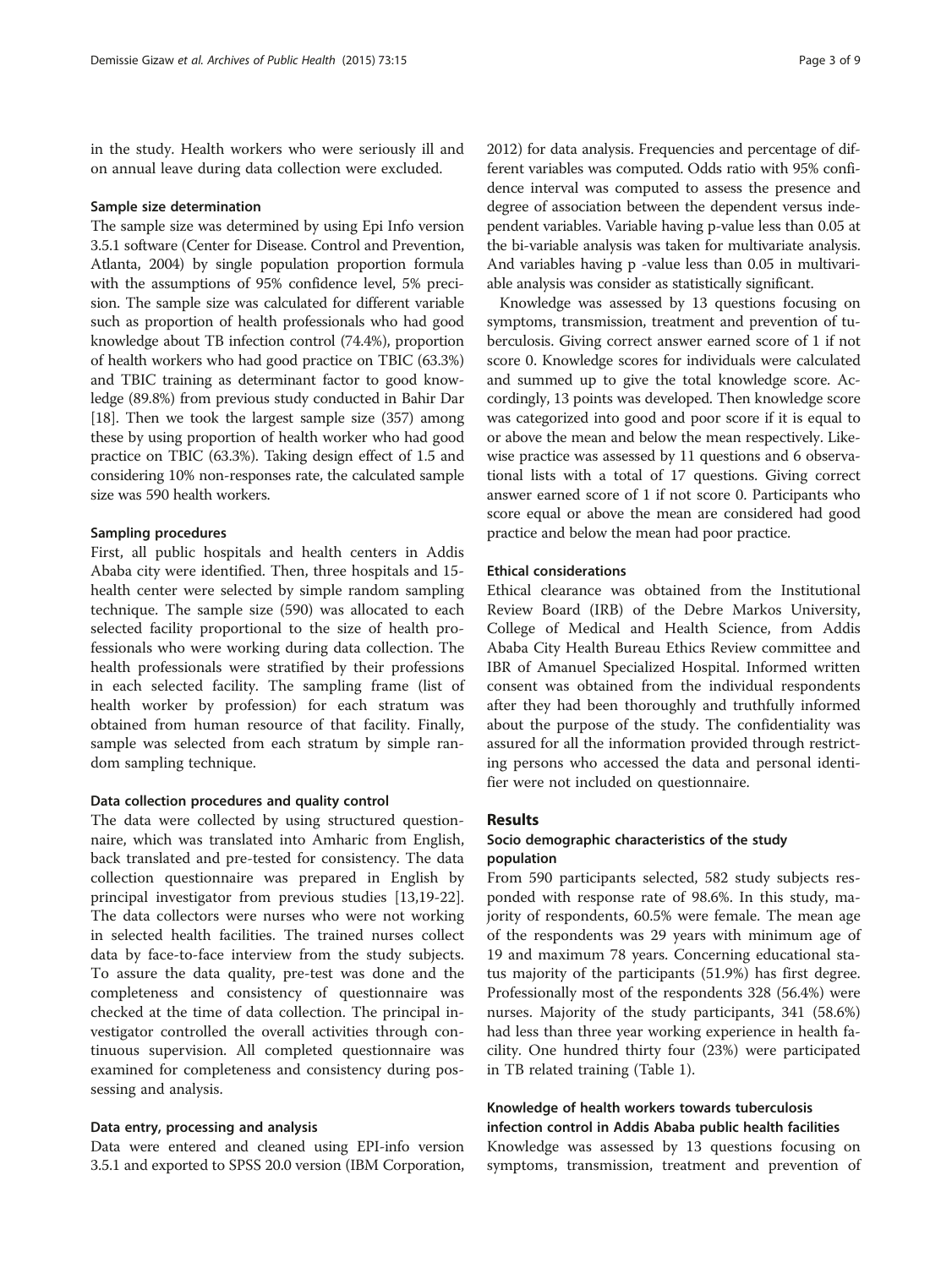| population in public health facilities, Addis Ababa, 2014 |                         |                          |      |  |  |
|-----------------------------------------------------------|-------------------------|--------------------------|------|--|--|
| Variable                                                  | <b>Characteristics</b>  | Frequency<br>$(N = 582)$ | %    |  |  |
| Age                                                       | $18 - 29$               | 383                      | 65.8 |  |  |
|                                                           | $30 - 39$               | 136                      | 23.4 |  |  |
|                                                           | >40                     | 63                       | 10.4 |  |  |
| Sex                                                       | Male                    | 228                      | 39.2 |  |  |
|                                                           | Female                  | 352                      | 60.5 |  |  |
| Marital status                                            | Single                  | 308                      | 52.9 |  |  |
|                                                           | Married                 | 260                      | 44.7 |  |  |
|                                                           | Divorced and Widowed    | 14                       | 2.4  |  |  |
| Profession                                                | Physician               | 35                       | 6    |  |  |
|                                                           | Nurse                   | 66                       | 56.4 |  |  |
|                                                           | Health Officer          | 328                      | 11.3 |  |  |
|                                                           | Lab personnel           | 49                       | 8.4  |  |  |
|                                                           | Pharmacy personnel      | 45                       | 7.7  |  |  |
|                                                           | Others*                 | 59                       | 10.1 |  |  |
| Currently working unit                                    | OPD                     | 181                      | 31.1 |  |  |
|                                                           | TB clinic and TB ward   | 30                       | 5.2  |  |  |
|                                                           | Laboratory              | 43                       | 7.4  |  |  |
|                                                           | Pharmacy                | 46                       | 7.9  |  |  |
|                                                           | Triage                  | 24                       | 4.1  |  |  |
|                                                           | Medical ward            | 32                       | 5.5  |  |  |
|                                                           | Others**                | 226                      | 38.8 |  |  |
| Educational status                                        | Diploma                 | 280                      | 48.1 |  |  |
|                                                           | First degree            | 289                      | 49.7 |  |  |
|                                                           | Second degree and above | 13                       | 2.2  |  |  |
| Service year in health                                    | <3 years                | 341                      | 58.6 |  |  |
| facility                                                  | 3 -6 years              | 150                      | 25.8 |  |  |
|                                                           | >6 years                | 91                       | 15.6 |  |  |
| Experience in TB clinics                                  | Yes                     | 134                      | 23   |  |  |
|                                                           | No                      | 444                      | 76.3 |  |  |
| Year of experience in                                     | <1 year                 | 57                       | 57   |  |  |
| TB clinic                                                 | 1-4 years               | 37                       | 37   |  |  |
|                                                           | >4 years                | 6                        | 6    |  |  |
| Have TB training                                          | Yes                     | 134                      | 23   |  |  |
|                                                           | No                      | 444                      | 76.3 |  |  |
| Duration of training                                      | <3 days                 | 23                       | 17.6 |  |  |
|                                                           | 4-6 days                | 59                       | 45   |  |  |
|                                                           | 7-10 days               | 35                       | 28.2 |  |  |
|                                                           | >10 days                | 12                       | 9.2  |  |  |

## <span id="page-3-0"></span>Table 1 Socio demographic characteristics of the study

OPD = outpatient department, TB = Tuberculosis.

\*Midwife, radiology, physiotherapy; \*\*MCH, delivery, EPI, FP, physiotherapy.

tuberculosis. The Knowledge score for individuals were calculated and summed up to give the overall knowledge. The mean knowledge score for the respondents was 8.92 with  $(SD = 1.92)$ . Seven  $(1.2%)$  of the respondents were able to answer all the questions correctly while one respondent attained the minimum knowledge score of zero. Almost all, 96.4% of the respondents knew that "the door and windows of a room should be open whenever TB suspected or confirmed patient is in the room". Artions focusing on symptoms, transmission, treatment and prevention of around 68% of participants could not identify different types of mask. Whereas 39% knew that surgical mask cannot protect the health worker from inhaling mycobacterium tuberculosis containing aerosols. From 582 participant 221(36.1%) had poor knowledge score (Table 2).

## Determinant factors for knowledge of health workers on tuberculosis infection control

To identify independent predictors of good knowledge, a multivariate logistic regression model was fitted with the variables having a p-value < 0.05 in the bi-variable logistic regression analysis. Accordingly, some variables

## Table 2 The distribution of health professionals by their tuberculosis infection control knowledge in public health facilities, Addis Ababa, 2014 (n = 582)

| Knowledge items                                                          | <b>Frequency</b> | %    |
|--------------------------------------------------------------------------|------------------|------|
| The door and windows of a room should be left<br>open                    | 561              | 96.4 |
| TB suspected should be separated from the rest of<br>the patient         | 532              | 91.4 |
| Health worker should minimize the time a TB patient<br>spend in HF.      | 460              | 79   |
| Surgical mask cannot protect the health worker<br>from TB                | 226              | 38.8 |
| Respirator can protect the HW from TB                                    | 315              | 54.1 |
| TB pts have to be educated to cover their mouse<br>with a handkerchief.  | 522              | 89.7 |
| Every facility should establish an IP committee.                         | 581              | 99.8 |
| TB suspected patients should get priority.                               | 514              | 88.3 |
| Regular screening of health worker for TB is one of<br>TBIC measures     | 500              | 85.9 |
| Fans can be used to reduced TB transmission in<br>TB ward                | 411              | 70.6 |
| TB cannot transmitted from person to person by<br>blood contact          | 502              | 86.2 |
| Sputum microscopy is the most effective tools for<br>the diagnosis of TB | 444              | 76.7 |
| Health workers identify different masks                                  | 188              | 32.3 |
| Overall knowledge level                                                  |                  |      |
| Poor knowledge                                                           | 221              | 36.1 |
| Good knowledge                                                           | 361              | 63.9 |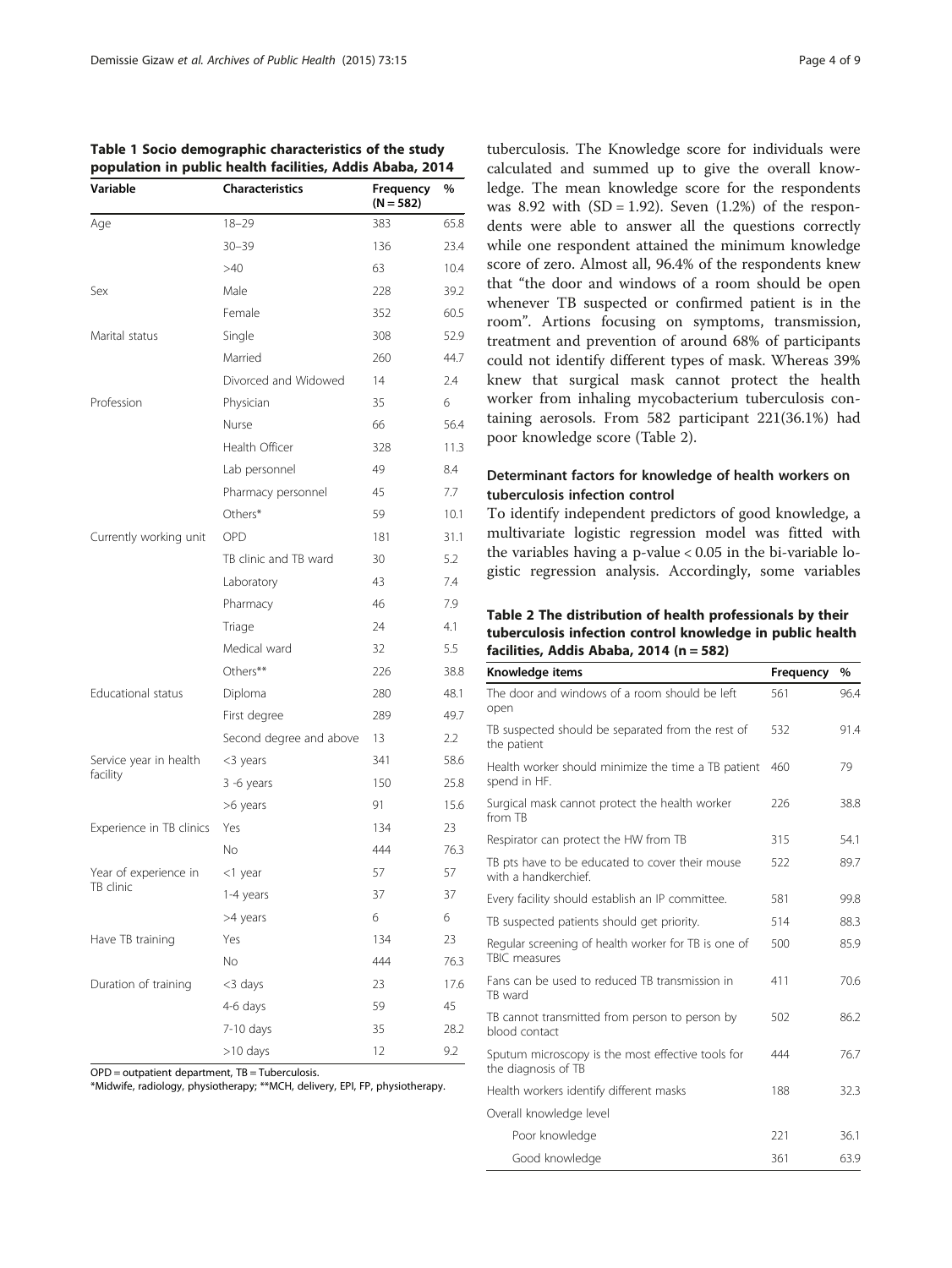were remained independent predictors for having good knowledge after controlling other factors. From these, being trained on tuberculosis infection control is significantly associated to good knowledge (adjusted odd ratio (AOR) = 2.41; 95% CI: 1.33, 4.36). Similarly, health workers who have more than six year working experience in health facility are two times more likely be knowledgeable compared to those who had less than three year experience  $(AOR = 1.97; 95\% \text{ CI:1.10, 3.5}).$ This study shows that health worker who had first degree and above were 1.49 times more knowledgeable compared to diploma level (AOR = 1.49; 95% CI: 1.47, 2.19) (Table 3).

## Practice of health worker towards tuberculosis infection control

There were 11 questions and 6 observational lists in which each response had one point with a total of 17 marks. Participants who scored equal or above the mean are considered as had good practice. The mean score was  $10.33$  (SD = 3.07). The range of respondents' practice scores was 1– 17.

In this study, 94% of health workers were opening the window whenever TB suspected or confirmed patient is in the room. However, only 53% of the respondents had opened the window at the time of data collection. Around two third, 62.4% of the respondents were always

Table 3 Factors associated with health workers knowledge on tuberculosis infection control, Addis Ababa, May 2014

| Variable                  | Category                | Level of knowledge |           | COR (95% CI)           | AOR (95% CI)         |
|---------------------------|-------------------------|--------------------|-----------|------------------------|----------------------|
|                           |                         | Good               | Poor      |                        |                      |
|                           |                         | Frequency          | Frequency |                        |                      |
| Sex                       | Male                    | 85                 | 143       | $\mathbf{1}$           |                      |
|                           | Female                  | 125                | 227       | 1.09 (0.77-1.54)       |                      |
| Age group                 | 18-29                   | 134                | 259       | $\mathbf{1}$           |                      |
|                           | 30-39                   | 60                 | 79        | $0.68$ (0.46-1.01)     |                      |
|                           | > 40                    | 16                 | 34        | 1.10 (0.59-2.06)       |                      |
| Marital status            | Single                  | 108                | 200       | $\mathbf{1}$           |                      |
|                           | Married                 | 99                 | 161       | $0.88$ $(0.62 - 1.24)$ |                      |
|                           | Divorced and Widowed    | 3                  | 11        | $0.50(0.33-8.71)$      |                      |
| Educational status        | Diploma                 | 112                | 168       | $\mathbf{1}$           | $\mathbf{1}$         |
|                           | First degree and above  | 98                 | 204       | 2.08 (1.64-2.65)*      | 1.49 (1.47-2.19)**   |
| Profession                | Doctor and HO           | 33                 | 68        | $\mathbf{1}$           |                      |
|                           | Nurse                   | 118                | 210       | 1.78 (1.42-2.23)*      | $0.96$ $(0.44-1.35)$ |
|                           | Laboratory and Pharmacy | 37                 | 57        | $1.54$ (1.21-2.33)*    | 1.08 (0.69-1.69)     |
|                           | Others*                 | 22                 | 37        | 1.68 (0.99-2.85)       | 1.19 (0.68-2.09)     |
| Currently working unit    | OPD and triage          | 82                 | 123       | 1                      | 1                    |
|                           | TB clinic and TB ward   | 8                  | 22        | 2.75 (1.22-6.18)*      | 1.63 (0.66-4.04)     |
|                           | Laboratory              | 17                 | 26        | 1.53 (0.83-2.82)       | $1.07(0.41 - 2.78)$  |
|                           | Pharmacy                | 15                 | 31        | $2.07$ (1.12-3.83)*    | 2.18 (0.78-6.14)     |
|                           | Medical ward            | 74                 | 152       | 1.29 (0.64-2.58)       | 1.01 (0.46-2.89)     |
|                           | Others <sup>†</sup>     | 14                 | 18        | 2.05 (1.56-2.71)*      | 1.87 (0.32-2.61)*    |
| Experience in HF in years | <3 years                | 127                | 224       | 1                      | 1                    |
|                           | $3.5-6$ years           | 56                 | 94        | $1.3(0.84-1.86)$       | $1.03(0.68-1.56)$    |
|                           | >6 years                | 27                 | 54        | $2.3$ (1.32-4.1)*      | $1.77(1.01-3.51)$ ** |
| Experience in TB clinic   | No                      | 188                | 189       | $\mathbf{1}$           | $\mathbf{1}$         |
|                           | Yes                     | 22                 | 83        | 2.45 (1.48-4.07)*      | 1.38 (0.73-2.62)     |
| TB related training       | No                      | 183                | 264       | $\mathbf{1}$           | $\mathbf{1}$         |
|                           | Yes                     | 26                 | 108       | $2.51$ $(1.5-4.1)$ *   | 2.41 (1.33-4.36)**   |

\*Significant association (p < 0.05) crude. \*\*Significant association, (p < 0.05) adjusted.

❖x-ray personnel, midwife, and physiotherapy personnel.

† (MCH, delivery, EPI, FP, radiography, physiotherapy, dressing, injection).

OPD = out patients department, TB = Tuberculosis, HO = health officer.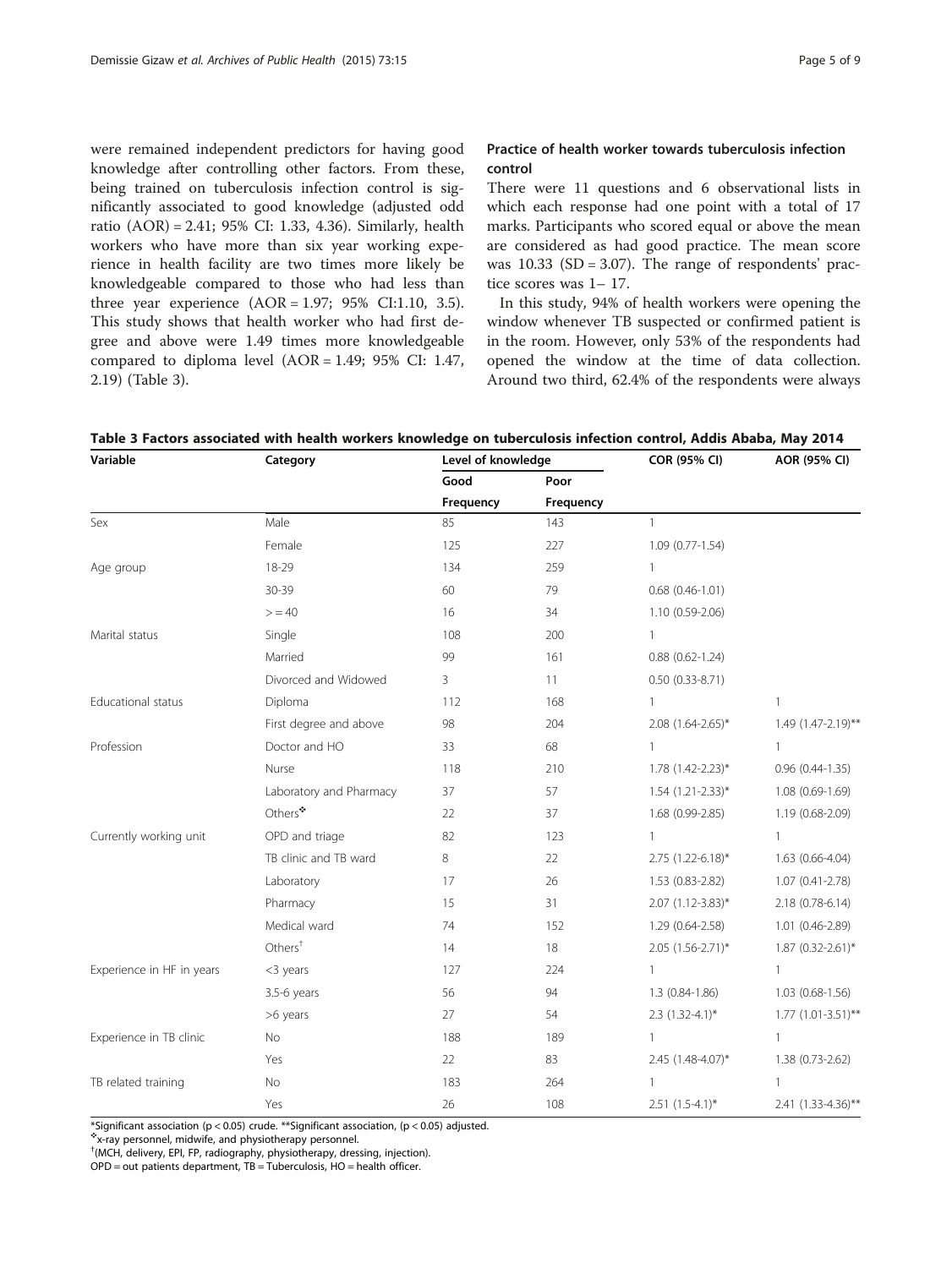follow TB treatment guideline to manage new-smear positive case while 20.6% of them used sometimes and 17% were never follow the guideline. Majority, 93.1% of the participant educate TB suspected or confirmed patients on cough etiquette (covering of mouse while coughing, no spitting on the floor, etc).

Regarding personal protective, nearly half, 50.2% of participants use respirator whenever they are approaching TB suspected patient. Only 21.3% of the respondent had surgical mask for TB patient and 17.9% had N-95 mask for health workers or patient supporters (Table 4).

## Determinant factors for tuberculosis infection control practice of health workers

To identify independent predictors of good practice a multivariate logistic regression model was fitted with the variables having a p-value < 0.05 in the bi-variate logistic regression analysis. Accordingly, some variables were remained independent predictors for having good practice after controlling other factors. From these factors, health workers who had experience in TB clinic are two times more likely to have good practice than those had not experience (AOR = 1.93; 95% CI: 1.12, 3.34) and tuberculosis related training had statistical significant association with practice (AOR = 1.48; 95% CI: 1.87, 2.51).

The health workers who had first degree and above had less likely satisfactory practice compared to diploma (AOR = 0.64; 95% CI: 0.47, 0.88). Despite, knowledge had no significant association with practice (AOR = 1.12; 95% CI: 0.85, 1.49), the study showed significant positive linear correlations between knowledge and practice  $(r = 0.237 \text{ p} = 0.001)$ . The positive correlations between knowledge and practice reaffirm the relationship between knowledge and practice with infection control measures even though the correlation is weak in this study (Table [5\)](#page-6-0).

## **Discussion**

In this study, nearly two third (63.9%) of the respondents had good overall knowledge about tuberculosis infection control. This finding was lower than the finding of the study conducted in West Gojam which was 74.4% [[18](#page-8-0)] and survey results of hospital staff in South Africa [\[15](#page-8-0)]. This finding was also lower than the result from Iraq 90.2% [[13\]](#page-8-0). The discrepancy might be due to the differences in study setup and methods.

The result of this study showed that almost all (96%) of the respondents knew the door and window should be open whenever TB suspected or confirmed patient is in the room. This finding was slightly higher than the study from west Gojam in Ethiopia. Majority, 91.4% of

Table 4 The distribution of health professionals by their tuberculosis infection control practice in public health facilities, Addis Ababa, 2014 (n = 582)

| <b>Practice item</b>                                                          | Always N (%)  | Sometimes N (%) | Never N (%) |
|-------------------------------------------------------------------------------|---------------|-----------------|-------------|
| Facilities leaders monitor and evaluate HWs on TBIC.                          | 156 (26.8)    | 226 (38.8)      | 199 (34.2)  |
| Follow TB treatment guideline to treat smear positive pt.                     | 363 (62.4)    | 119 (20.4)      | 99 (17.2)   |
| Opening window when TB suspected pts is in the room.                          | 473 (81.3)    | 78 (13.4)       | 31(5.3)     |
| Using mask when approaching TB suspected patient.                             | 292 (50.2)    | 170 (29.2)      | 120 (20.6)  |
| giving priority patients coughing in waiting area                             | 404 (69.4)    | 111(19.1)       | 67(11.5)    |
| Educating TB suspected pts how to cough and sneezing.                         | 470 (80.8)    | 71 (12.2)       | 41 $(7)$    |
| Proper use of fan if available.                                               | 382 (65.9)    | 94 (16.2)       | 104 (17.9)  |
| Health worker screening for TB after contact with TB pts                      | 417 (71.9)    | 106(18.3)       | 57 (9.8)    |
| Availability of designated sputum produced area for TB pts                    | 297 (51.1)    | 136 (23.4)      | 148 (25.5)  |
| Use AFB as diagnostic tools for TB suspected pts.                             | 401 (69)      | 112(19.3)       | 68 (11.7)   |
| Check if mask is airtight and does not allow.                                 | 311 (53.7)    | 148 (25.6)      | 120 (20.7)  |
| Observational checklist                                                       | Yes           | No              |             |
| The room where participant work has cross-ventilated window and door.         | 310 (53.3)    | 272 (46.7)      |             |
| Windows of the room of participant working was opened during data collection. | 311 (53.4)    | 271 (46.6)      |             |
| Surgical mask was available for TB suspected pts.                             | 123(21.2)     | 458 (78.8)      |             |
| Was there N95 mask available for HWs?                                         | 103 (17.8)    | 476 (82.2)      |             |
| Is there TB treatment quideline available?                                    | 132(22.7)     | 450 (77.3)      |             |
| Is there TB prevention poster posted                                          | 146(25.1)     | 435 (74.9)      |             |
| Overall practice                                                              | Poor practice | 283 (48.6%)     |             |
|                                                                               | Good practice | 299 (51.4%)     |             |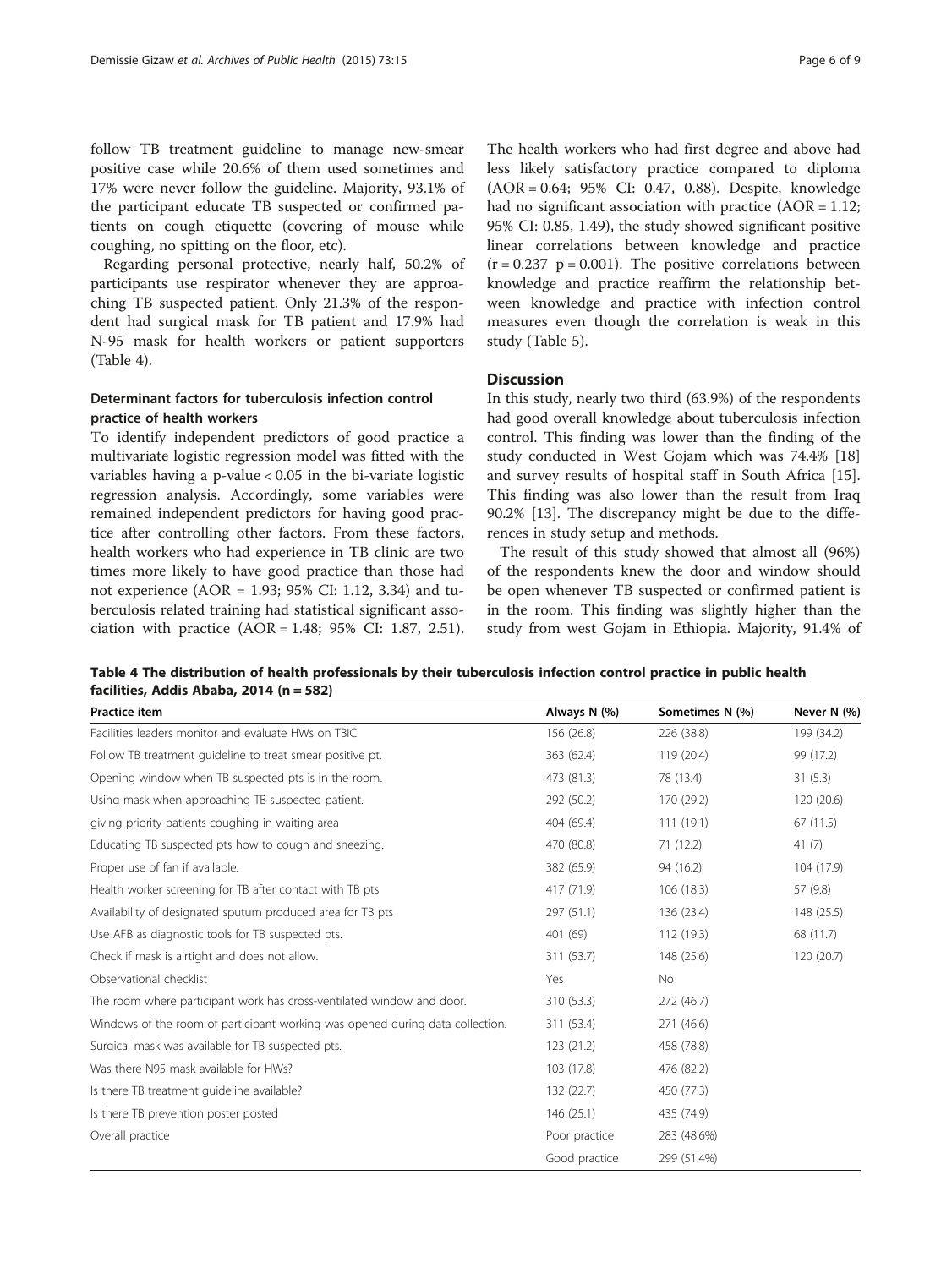|                             |                              | Good practice | Poor practice | COR (95% CI)            | AOR (95% CI)         |
|-----------------------------|------------------------------|---------------|---------------|-------------------------|----------------------|
|                             |                              | Frequency     | Frequency     |                         |                      |
| Gender                      | Male                         | 118           | 110           | $\mathbf{1}$            |                      |
|                             | Female                       | 164           | 188           | $0.81$ $(0.58-1.13)$    |                      |
| Age group                   | 18-29                        | 188           | 205           | $\mathbf{1}$            |                      |
|                             | 30-39                        | 62            | 77            | 1.3 (0.86-1.87)         |                      |
|                             | > 40                         | 33            | 17            | $1.1$ (0.61-1.93)       |                      |
| Marital status              | Single                       | 154           | 154           | $\mathbf{1}$            |                      |
|                             | Married                      | 118           | 142           | $0.83$ $(0.59-1.16)$    |                      |
|                             | Divorced                     | 11            | 3             | 3.67 (1.0-13.4)         |                      |
| Educational status          | Diploma                      | 147           | 133           | $\mathbf{1}$            | 1                    |
|                             | 1 <sup>st</sup> degree above | 135           | 166           | $0.74$ $(0.535 - 1.02)$ | $0.64$ (0.47-0.88)*  |
| Profession                  | Doctor                       | 12            | 23            | $\mathbf{1}$            |                      |
|                             | Nurse                        | 162           | 166           | $0.54$ $(0.23-1.28)$    |                      |
|                             | Health officer               | 35            | 31            | 1.01 (0.58-1.76)        |                      |
|                             | Laboratory personnel         | 21            | 28            | $1.2(0.58-2.36)$        |                      |
|                             | Pharmacy personnel           | 29            | 30            | $0.78$ $(0.36-1.66)$    |                      |
|                             | Others $*$                   | 24            | 21            | 1.18 (0.54-2.57)        |                      |
| Currently working unit      | OPD                          | 92            | 93            | $\mathbf{1}$            |                      |
|                             | TB clinic                    | 14            | 12            | 1.18 (0.517-2.69)       |                      |
|                             | Laboratory                   | 18            | 25            | 0.728 (0.37-1.42)       |                      |
|                             | Pharmacy                     | 24            | 22            | 1.10 (0.577-2.10)       |                      |
|                             | Triage                       | 12            | 12            | 1.10(0.139-7.33)        |                      |
|                             | Medical ward                 | 16            | 16            | 1.01(0.431-2.37)        |                      |
|                             | Other <sup>†</sup>           | 107           | 119           | $0.91(0.62 - 1.34)$     |                      |
| Experience in HF            | <3 years                     | 170           | 181           | $\mathbf{1}$            | $\mathbf{1}$         |
|                             | 3.5-6 years                  | 68            | 82            | $0.83$ $(0.60 - 1.14)$  | $0.79$ $(0.53-1.17)$ |
|                             | >6 years                     | 45            | 36            | 1.30 (0.81-1.94)        | $0.99(0.62 - 1.57)$  |
| Had experience in TB clinic | No                           | 215           | 262           | $\mathbf{1}$            | $\mathbf{1}$         |
|                             | Yes                          | 68            | 37            | 1.84 (1.23-2.74)*       | 1.77 (1.02-3.07)**   |
| Have TB training            | $\rm No$                     | 203           | 244           | $\mathbf{1}$            | 1                    |
|                             | Yes                          | 80            | 54            | 1.79 (1.21-2.65)*       | 1.48 (1.87-2.51)**   |
| Knowledge level             | Poor knowledge               | 92            | 118           | $\mathbf{1}$            | $\mathbf{1}$         |
|                             | Good knowledge               | 191           | 181           | 1.06 (0.86-1.29)        | 1.12 (0.85-1.49)     |

<span id="page-6-0"></span>

\*Significant association ( $p < 0.05$ ) crude. \*\*Significant association, ( $p < 0.05$ ) adjusted.

❖X-ray personnel, midwife, physiotherapy personnel.

† (MCH, delivery, EPI, FP, radiography, physiotherapy, dressing, injection).

OPD = outpatient department, HF = health facility.

the respondents knew importance of separating TB suspected and 89.7% also knew importance of educating TB patient to cover their mouth with a handkerchief and 88% knew the need of infection control committee. These findings are consistent with recommendation of national TB treatment manual [[10\]](#page-8-0) and WHO tuberculosis infection control guideline [[7\]](#page-8-0).

Respiratory protection control is the third level of a TB infection control program and consists of the use of

protective equipment in situations of a high risk for exposure to TB disease [\[8\]](#page-8-0). However, this study shows majority (67.2%) of participants wrongly believed surgical mask can protect health workers from inhaling mycobacterium tuberculosis containing droplets. This result is nearly consistence with the finding from west Gojam [[18\]](#page-8-0). Thirty three percent of the health workers can identify different masks, which is lower than results of the same study conducted in South Africa (89.3%) [\[15](#page-8-0)].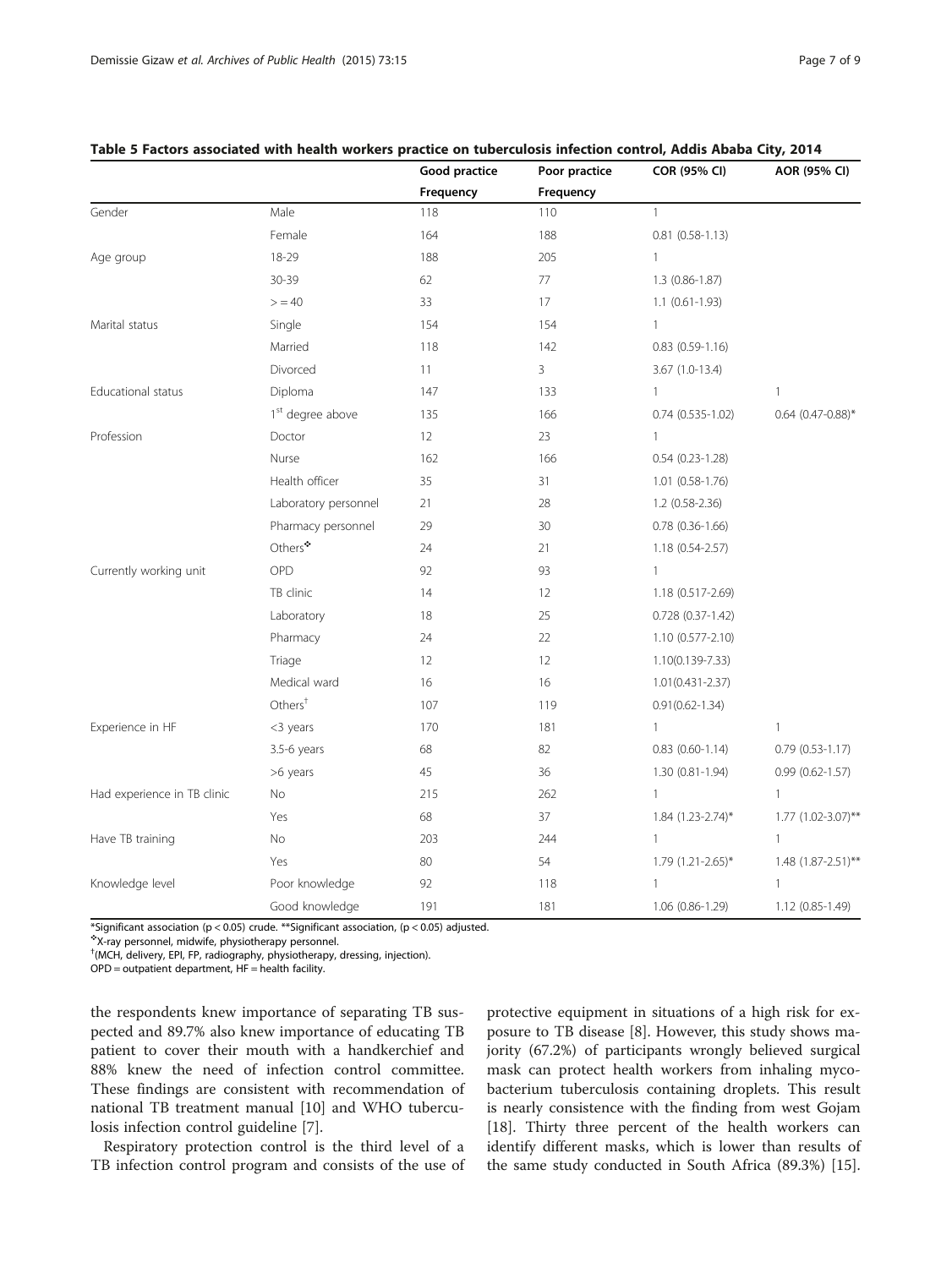This deference might be due to unavailability in the respective health facilities and different data collection methods.

Regarding educational status, the study shows that health workers who had first degree and above were 1.49 times more knowledgeable compared to diploma level. Majority of the respondents (58.6%) had less than three year working experience in health facility. Health workers who had more than six year working experience in health facility were 1.77 times more knowledgeable relative to those who worked less than 3 year. This finding is line with similar study in Kenya but contradict with the result from Bahir Dar [[18](#page-8-0)]. Similarly, health workers who had attained tuberculosis related training had two times more likely to have good knowledge. This is also in line with the finding from west Gojam [[18\]](#page-8-0) and from Busia district of Kenya [\[23\]](#page-8-0).

Practice of the health workers regarding TBIC (48.6%) was not satisfactory. This low practice might be due to low proportion of trained and experienced health workers in respective health facilities. The finding is not consistent with the result (63.3%) of a previous study conducted in selected hospitals of west Gojam of Ethiopia [[18](#page-8-0)]. The discrepancy might be due to differences in sampled health facility level and methods.

Health workers who had first degree and above had less likely satisfactory practice compared to diploma. Even though there is no evidence to show knowledge have significant association with practice, half of health worker who had good knowledge had also good practice while only 43.8% from poor knowledge had good practice. Knowledge score and practice score had linear positive correlation with  $(r = 0.237 p = 0.001)$ . This positive correlation between knowledge and practice reaffirm that adequate knowledge can lead in good practices.

Only 53.4% window of the room where participant working was open during data collection which is line with previous study in Bahir Dar, 64.9% [[18](#page-8-0)] and the finding of Iraq (43%) [[13](#page-8-0)]. However, this finding is much lower than the finding of similar study on hospital staffs of South Africa (90%) [\[15](#page-8-0)]. This inconsistency might be due to facilities structural and training opportunity difference.

During data collection, only 21.3% of the respondent had surgical mask for TB patient. This finding is similar with the result of Bahir Dar (21.1%) [[18\]](#page-8-0) better than pervious study finding (8%) in Addis Ababa hospital staffs [[9\]](#page-8-0). On the other hand, only 17.9% N-95 mask were available for health workers or patient supporters. This variation might attribute to supply difference in the study area.

The result of this study indicated that being trained on tuberculosis infection control was 1.4 times more likely to have good practice. This is supported by WHO recommendation such as training of health workers on respirator protection is one measure of risk reduction [[8\]](#page-8-0). This finding is in line with the finding of Bahir Dar (18%) [\[18\]](#page-8-0). Experience in TB clinic has also significant association with good practice.

This study has the following limitations: Since the study design used is cross-sectional, the finding regard to factors associated with knowledge and practice might not be strong so that the readers should use the findings cautiously. This study didn't include other health workers such as patient supporters and cleaners. Lastly although it was expected that participants would answer questions honestly, the presence of the researcher might have influenced them in such a way that they might have answered in a manner that they perceived as correct. Some respondents might give the answers that they thought the researcher was looking for and thus was not their true response (social desire bias).

#### **Conclusions**

Generally, the results of this study revealed that significantly high proportion of health worker had relatively poor over all knowledge. Around three fifth of health workers wrongly believed surgical mask can protect health worker from inhaling mycobacterium containing aerosols and two third of participants could not differentiate surgical mask from N95 and face mask.

More than half of health professionals had relatively unsatisfactory practice towards tuberculosis infection control. Low proportion of the participants were trained on tuberculosis infection control. Only half of the rooms, where health workers are working, had cross ventilated windows.

Educational level (first degree and above), experience in health facility and TB related training are significantly associated with good knowledge whereas experience in TB clinic and TB related training are the independent determinant factor to practice.

Health workers who had first degree and above had more likely to have good knowledge but less likely to have satisfactory practice than those had diploma. The knowledge is not significantly associated with practice.

Training of the health professionals with emphasis of practical aspect is vital to strengthen the implementation of tuberculosis infection control activities. Give on job training for junior staff is important to improve tuberculosis infection control practice. Further study including non-professional health worker, private health facility and managers is recommended. Using focus group discussion or in-depth interview to find out the attitude of health worker towards TBIC is important.

#### Abbreviations

AOR: Adjusted odd ratio; BSc: Bachelor Degree of Science; COR: Crude ratio; DOTS: Directly observed treatment, short course; MDR-TB: Multidrug resistant